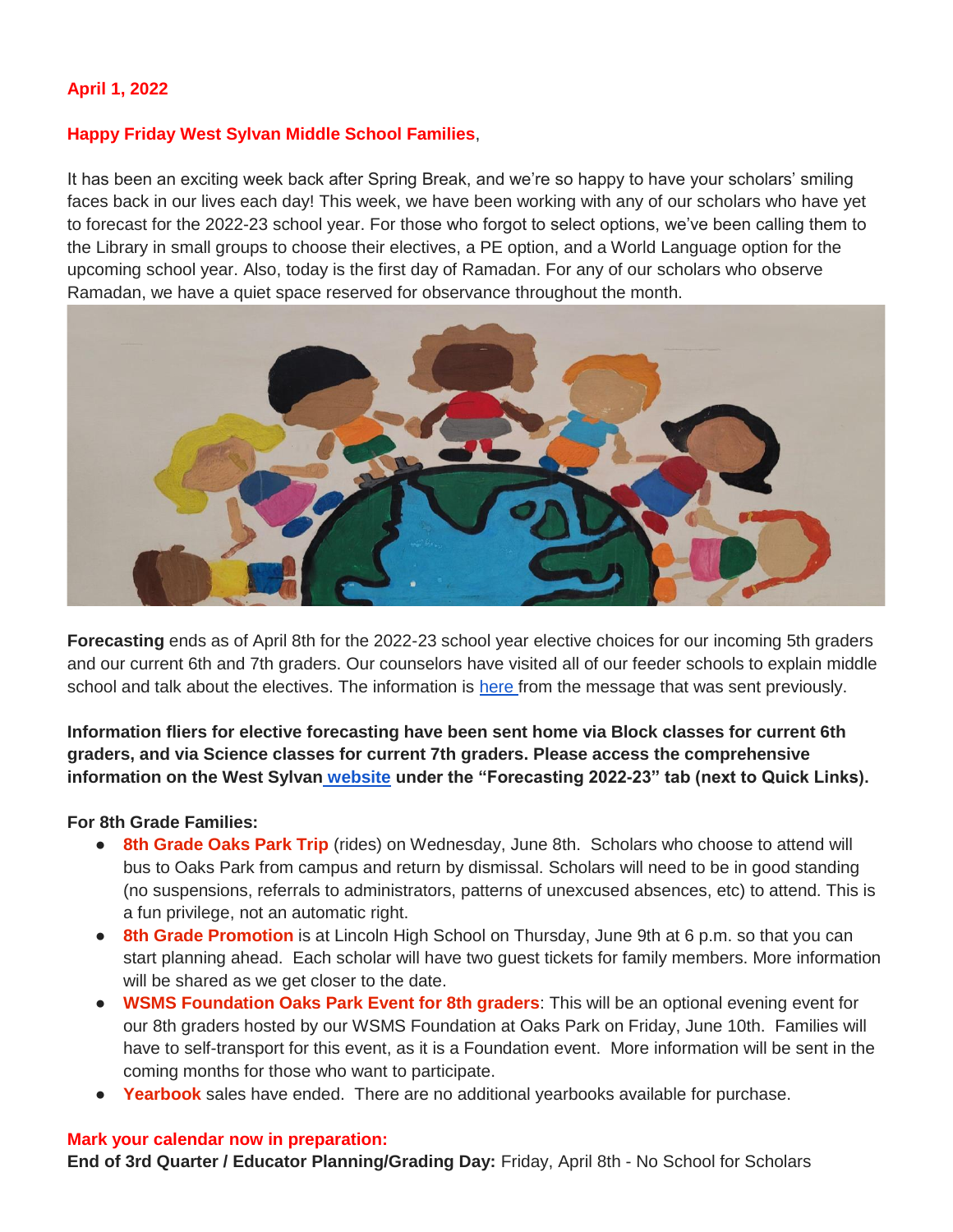**4th Quarter Begins:** Monday, April 11th \*some electives will change, if they are quarter-long electives from our elective wheel

**Panoramic Picture for 8th Graders**: April 12th (outdoors and unmasked for those who choose to participate)

**6th Grade Outdoor School**: May 16-17th off campus *day* camps

**7th Grade WSMS Foundation Sponsored Event:** June 3rd WSMS Gym (6:30-8:30 p.m.)

**8th Grade Field Trip to Oaks Park**: Wednesday, June 8th (during school hours)

**8th Grade Promotion:** Thursday, June 9th 6 p.m. at Lincoln HS

**8th Grade WSMS Foundation Sponsored Oaks Park Party:** June 10th (evening)

**Resources for Family Extended Learning and Activities:**

- **Sign your scholars up for spring athletics! https://www.pilathletics.com/**
- **VIBE of Portland [Art Camps, Classes, No-School Workshops](https://www.pps.net/cms/lib/OR01913224/Centricity/Domain/254/VIBE.jpeg)**
- **VIBE of Portland East [Winds Summer Camp](https://www.pps.net/cms/lib/OR01913224/Centricity/Domain/254/VIBE-east_winds_2022.jpeg)**
- **OSU [Summer Reading Program](https://www.pps.net/cms/lib/OR01913224/Centricity/Domain/254/OSU-reading-summer-2022.pdf)**
- **Multnomah Early Childhood Program: [\(English\)](https://www.pps.net/cms/lib/OR01913224/Centricity/Domain/254/MECP-2021-22-PEER-Flyer-English.pdf) [\(Spanish\)](https://www.pps.net/cms/lib/OR01913224/Centricity/Domain/254/MECP-2021-22-PEER-Flyer-Spanish.pdf) [\(Vietnamese\)](https://www.pps.net/cms/lib/OR01913224/Centricity/Domain/254/MECP-2021-22-PEER-Flyer-Vietnamese.pdf)**
- **Portland Parks & Recreation Preschool [2022-2023 Registration](https://www.pps.net/cms/lib/OR01913224/Centricity/Domain/254/PPR-Preschool-22-23-price-sheet.pdf)**
- **OSU STEM Academy [AWSEM](https://www.pps.net/cms/lib/OR01913224/Centricity/Domain/254/AWSEM_Flyer_Combined_General.pdf) [Club](https://www.pps.net/cms/lib/OR01913224/Centricity/Domain/254/AWSEM_Flyer_Combined_General.pdf) (includes Spanish flyer)**
- $\circ$

## **Advancement Via Individual Determination (AVID) Classes for 22-23:**

We are looking for applicants to join our AVID elective for the 22-23 school year. Why is an AVID experience a good thing? AVID scholars have a history of proven excellence with 94% meeting all 4-year university requirements, 90% accepted directly to 4-year universities out of high school, 84% persist in the second year of university. If you are interested in having your scholar join AVID, and your scholar is also interested in joining AVID, please complete this interest [form.](https://docs.google.com/forms/d/e/1FAIpQLSdpPNrTbbG1YoO1o0bwfKFg3SDu-UarWp5LE59aNPm0xsaCQg/viewform?usp=sf_link)

## **MYP News:**

Our site is scheduled for an MYP consultation visit in April, leading up to our goal of an authorization visit next fall. The International Baccalaureate Middle Years Program has been an advanced professional development that many of our educators have participated in and have used to design units and lessons over the last several school years. Many of our feeder schools engage in the IB Early Years Programme, and our feeder high school, Lincoln HIgh School, offers an IB Diploma Programme. There was a small pause in MYP progress during CDL, and many members from our educator team have been re-engaging in MYP preparation and professional development work this school year, again. Mid-April, there will be a WSMS virtual site visit to gauge our school progress in preparation for a proposed authorization visit in fall of 2022. We are excited to be gaining momentum again in our professional development goals toward eventually being an authorized IB Middle Years Programme. [Please visit this slide deck for more updates](https://docs.google.com/presentation/d/17SY-I5PfW5t18hZZ0ELhA85-iVSoBrj6_zKBGUaFTP8/edit?usp=sharing)  [on WSMS MYP implementation.](https://docs.google.com/presentation/d/17SY-I5PfW5t18hZZ0ELhA85-iVSoBrj6_zKBGUaFTP8/edit?usp=sharing) If any parents are interested in speaking to the strengths of MYP units, the learning experiences emphasized in MYP (inquiry, discussion, analysis, critique and defense of work, critical thinking, investigation projects, and performance-based assessments) and the importance of developing the MYP Learner Profile (inquirers, knowledgeable, communicators, principled, open-minded, caring, educational risk-takers, balanced, reflective), we have a sign-up for family feedback [here.](https://forms.gle/W5Cf7uwHptwe1jbh6)

# **Host Family for an Arabic Educator for 22-23 School Year:**

WSMS has a wonderful opportunity to host an international educator for the 22-23 school year through an awarded grant. Through the American Councils for International Education, WSMS is *conditionally*  approved for a fully-funded educator to join our team to teach Arabic for up to 20 hours a week as an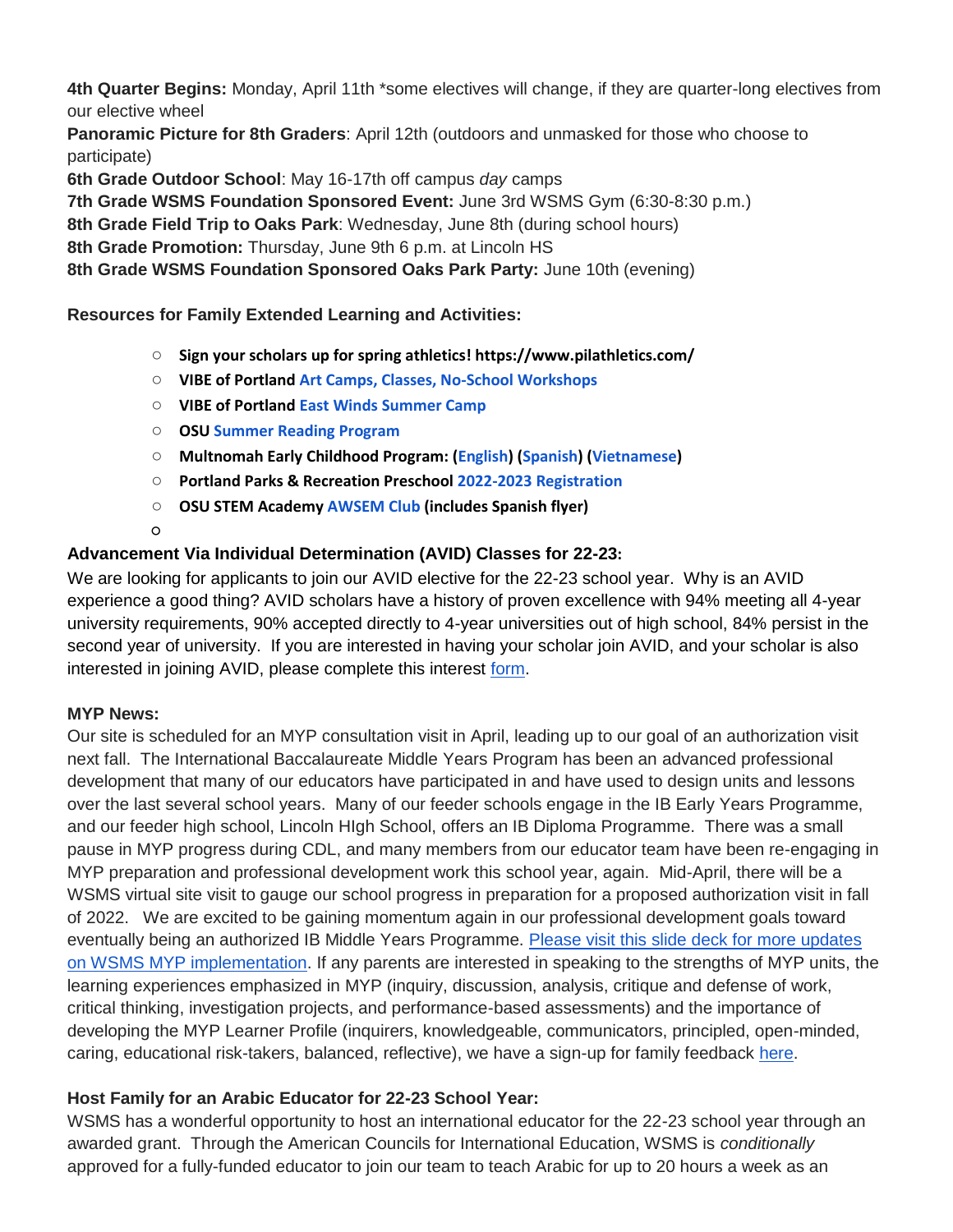additional World Language option for the 22-23 school year. Pending final approvals, we are looking for a family willing to host the educator in their home. Through American Councils, the educator is given a living stipend to pay for living accommodations, if hosted by a private family. There would be two needs.

- 1. A host family to provide a comfortable space for the educator to stay for the first two weeks upon arrival in the U.S. while we secure housing (arriving on August 11, 2022).
- 2. A host family to provide a room for the educator for the school year (August-June, 2023) and help with transportation needs to and from WSMS for work, as the educator would not have their own transportation.

If you are interested in being a host family, please fill out the form [here.](https://forms.gle/Ljte5CwpWQZtUZCN6)

# **Community Care and Neighborhood Safety:**

Our neighbors in the West Slope community have had recent incidents of property damage to their rock walls around their lawn from drivers picking up our scholars. They have now had their newly built stone wall damaged on *four* separate occasions by drivers who have not reported the damage. While parked and driving in the neighborhood, our neighbors ask that we all continue to practice care and kindness toward their property, and that we report any damage to the home-owners should an accident occur. They also ask that we please do not block their driveways during our pick-up and drop-off times. We appreciate all cooperation!

# **WSMS Foundation:**

Please support our WSMS Foundation! Every contribution helps our school by allowing us to fund educational opportunities and events for your scholars! Please consider donating to WSMS Foundation to help support important instructional additions for our scholars in the coming school year. Every donation helps!

You can donate and find out more information about our WSMS Foundation and their amazing work for our scholars [here.](https://www.westsylvanfoundation.com/) Also follow them on Instagram @**west.sylvan.foundation** and check out our West Sylvan students in their **school**, **sports**, **performances**, **events**…

If you have a scholar event, announcements related to scholars and their achievements, or you'd like to advertise let us know. Email Lisette Crepeaux at thecrepeauxs@gmail.com.

# **Daily Loaner Laptops for Scholars:**

We no longer have a supply of daily loaner chromebooks to issue when scholars forget their chromebooks at home. Please help remind our scholars to take their \*fully charged\* PPS-issued chromebook to and from school each day. We distributed BumpArmor cases to all scholars, and we ask that you please encourage your scholar to use the case to protect and extend the life of their device.

## **Help with Cell Phones:**

Our catch phrase that we use at WSMS regarding cell phones during the school day is, **"Out of sight and away, unless we say."** Any additional monitoring you can put in place to keep an eye on your scholars' social media activity is also greatly appreciated! There are times when scholars may need to access their devices for family reasons or even in instructional settings, and we encourage speaking with an adult if such a need arises. Also, several families have had concerns with their scholars' use of cell phones throughout the day for non-instructional reasons. We will continue to remind scholars of this expectation throughout their school day. If scholars post inappropriate content on social media, please report the account for review.

Some families have inquired about apps that can restrict various features on cell phones for scholars throughout the day so that they are not on social media and are not tempted to engage with others through